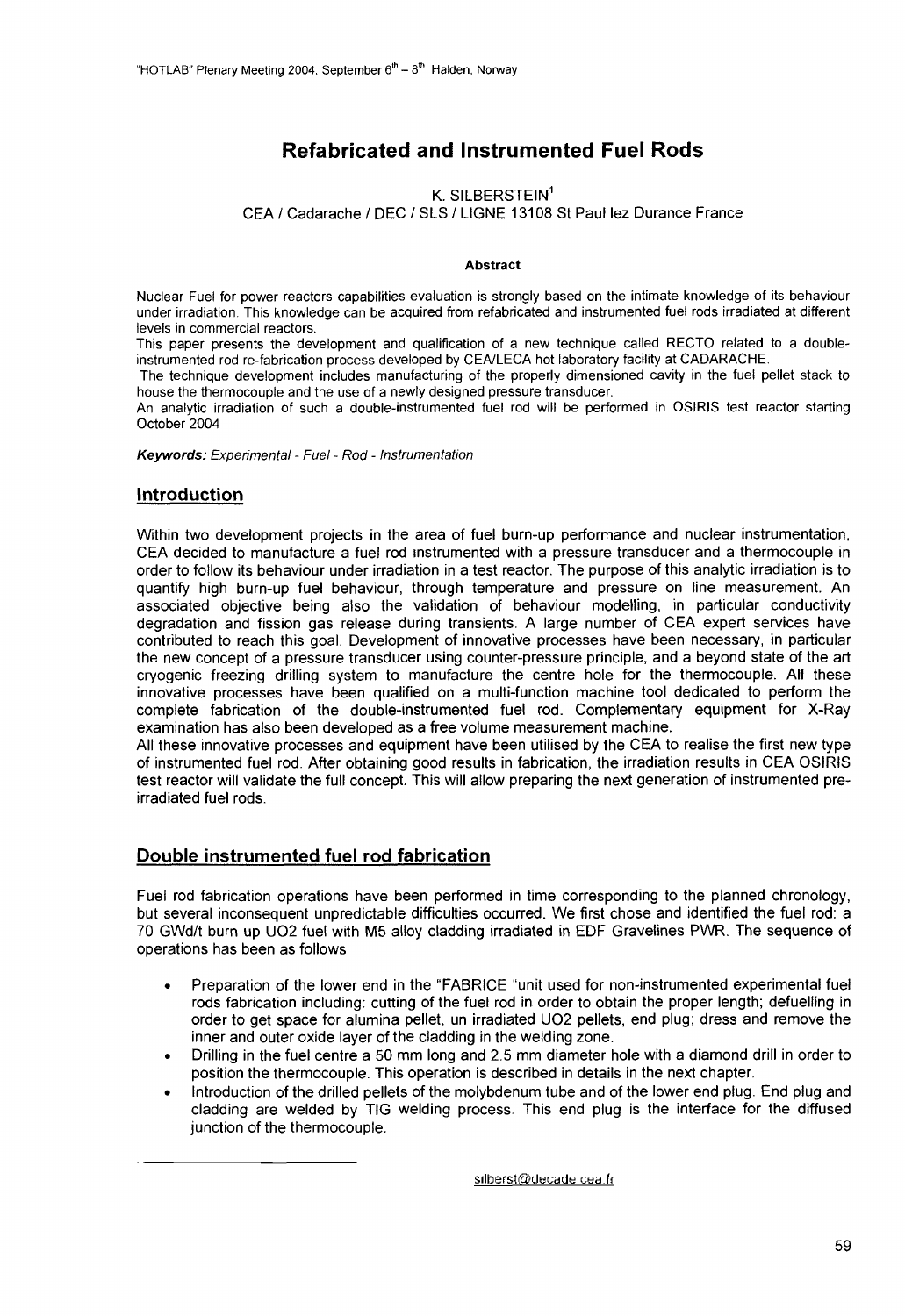- Preparation of the upper end, introduction of the pellets, the spring and the upper end plug. This end plug is welded by TIG welding process.
- Welding of both diffused junctions with end plugs by TIG welding process. The junctions included the Molybdenum / rhenium thermocouple, and the pressure sensor. The pressure sensor specification is described in a following chapter.
- Use of an accurate free volume measurement fixture. The free volume information is very important for an accurate on line fission gas release volume determination.
- Fuel rod pressurisation at 40 bars of Helium and seal welding. The seal welded chamber volume is only a few cubic centimetres large. It does not include the complete fuel rod. This fixture allows to seal weld any fuel rod length. A helium leak test is performed afterwards.
- Testing of the pressure sensor and the thermocouple, verifying the welds by X-ray exam, decontamination of the full experimental fuel rod and transfer to OSIRIS test reactor.

# Development and qualification of the fuel drilling without cryogenic cooling

# **Objective**

Starting in 1999, LECA Cadarache hot laboratory decided to develop a machine tool able to drill a center hole in irradiated fuel pellets for thermocouple insertion. The purpose of the development program was to simplify the process and preserve integrity of the drilled fuel stack then to qualify it on irradiated fuel. The first objective was to drill the fuel without cryogenic cooling. In order to do so centre fuel hole is realised with diamond drill tubes 2.2 mm diameter and 20 and 50 mm long. The rotational speed is around 10 000 rounds per minute and a 5 litres per minute argon flux inside the driller allows cooling of the diamond tube and avoid its filling up from  $UO<sub>2</sub>$  chips The machine tool is a driller, which is commanded by remote control, tt allows performing an unlimited number of cycles and modulates six parameters as well. Parameters are, length and speed advance, depth and speed pass, length and speed shrinkage, rotational speed, and number of cycles. The mechanical interaction between fuel stack and cladding induced by irradiation is absolutely needed otherwise the drill could carry the pellets out of the cladding. Thus, application of this process is devoted to a minimum of two cycles irradiated fuel rods. After verification of length and depth of the hole, a 2.5 mm diameter molybdenum tube is introduced as the interface between fuel and thermocouple. The 2.5 mm diameter is the present lower limit due to drill mechanical resistance and rotation induced vibrations.



**Fig.** 1: Multi function machine tool during drill operation

# Comparison with state of the art cryogenic freezing process

The process presently used is the cold RISO process developed by Halden Reactor Project. The operation consists in filling the fuel rod with liquid CO2 and subsequently freezing it down with liquid Nitrogen in order to stabilise the fuel for the purpose of drilling operation. CO2 ice material at the outside of the rod is drilled out with a standard steel drill, then diamond drill tubes are used for the centre hole drilling.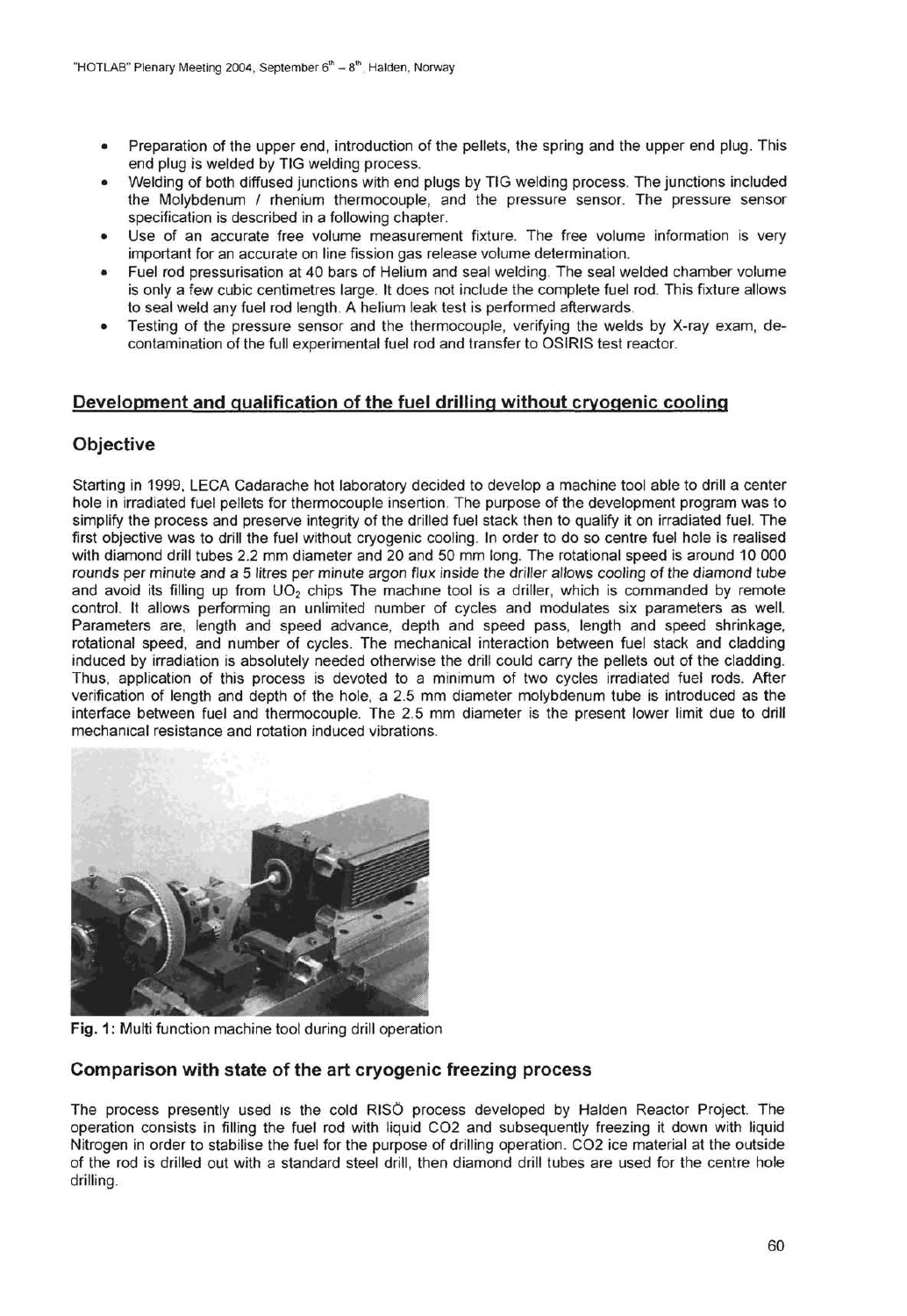Cryogenic freezing technique is not easy to work with in hot cells facility as liquid flux in and out of cells represents technological difficulties and safety risks.

In RISO process, the fuel rod must be dried in a 300 °C oven, which can affect the fuel microstructure and induce cracking during the drying operation, because of differential dilatation due to thermal gradients. This effect of the fuel cracking has not yet been quantified, but may have significant effect on fuel thermal behaviour.

The room temperature process allows accurate metrology measurement for the hole, in particular depth and diameter with standard metrology devices in the RISO process where the molybdenum tube has to be inserted into the centreline hole directly after the drilling operation to provide mechanical support to the fuel. Thus metrology of the hole geometry is no more possible to perform.

The new process has been qualified for different fuel types and burn up. Metallographic exams confirm that the fuel microstructure is not significantly affected by the drilling operation.

Other dimensional exams provide important information such as concentricity and diameter of the hole. We have noticed, that the channel diameter is 15 % larger than drill diameter because of drilling vibrations. Accurate dimensions knowledge is particularly necessary for modelling the fuel behaviour with simulation tools.

RISO process is applicable for all fuel burn up values compared with the new process, which is valid for fuel rods with a minimum of two cycles irradiation. The new process needs the change of drill five times during the whole operation and a 20 mm long stiffer drill for the first phase.

### Process qualification

Chronological definition of tests has been chosen according to four parameters; "complexity of making use of the job", availability of the different fuel rods, availability of the LECA hot lab cells, and fuel type choice for the first instrumented fuel rod.

First tests have been performed in a glove box with non-irradiated UO2 fuel in order to validate the capability of the driller to drill fuel pellet and also to get a first experience and provide orientation on parameters. Drills have been successfully manufactured.

The three next tests have been done in hot cell on a vertical simple concept machine tool. The target was to determine the kind of irradiated fuel we could drill, and also to know if we could drill a 50 mm deep hole. We worked on two irradiation cycle MOX fuel and high burn up UO2 fuel. As results, we confirmed that we can drill from a two irradiations cycle MOX fuel and also high burn up fuel, and the 50 mm deep hole target has been reached in both cases.

The two next tests have been performed with 70 GWd/t UO2 fuel. It has been chosen, because it is exactly representative of the first double-instrumented rod fuel. Concentricity of the hole has been obtained better than 0.1 mm with the pellet's axis, the entrance angle is less than 1° with the rod axis, the hole diameter is 2.6 mm for a 2.3 mm drill and the hole is 50 mm long.

At the end of the qualification program, we have realised a hole in the instrumented rod fuel, which was perfectly conform to our specification. The molybdenum tube and the thermocouple have been successfully adjusted for measurement optimisation.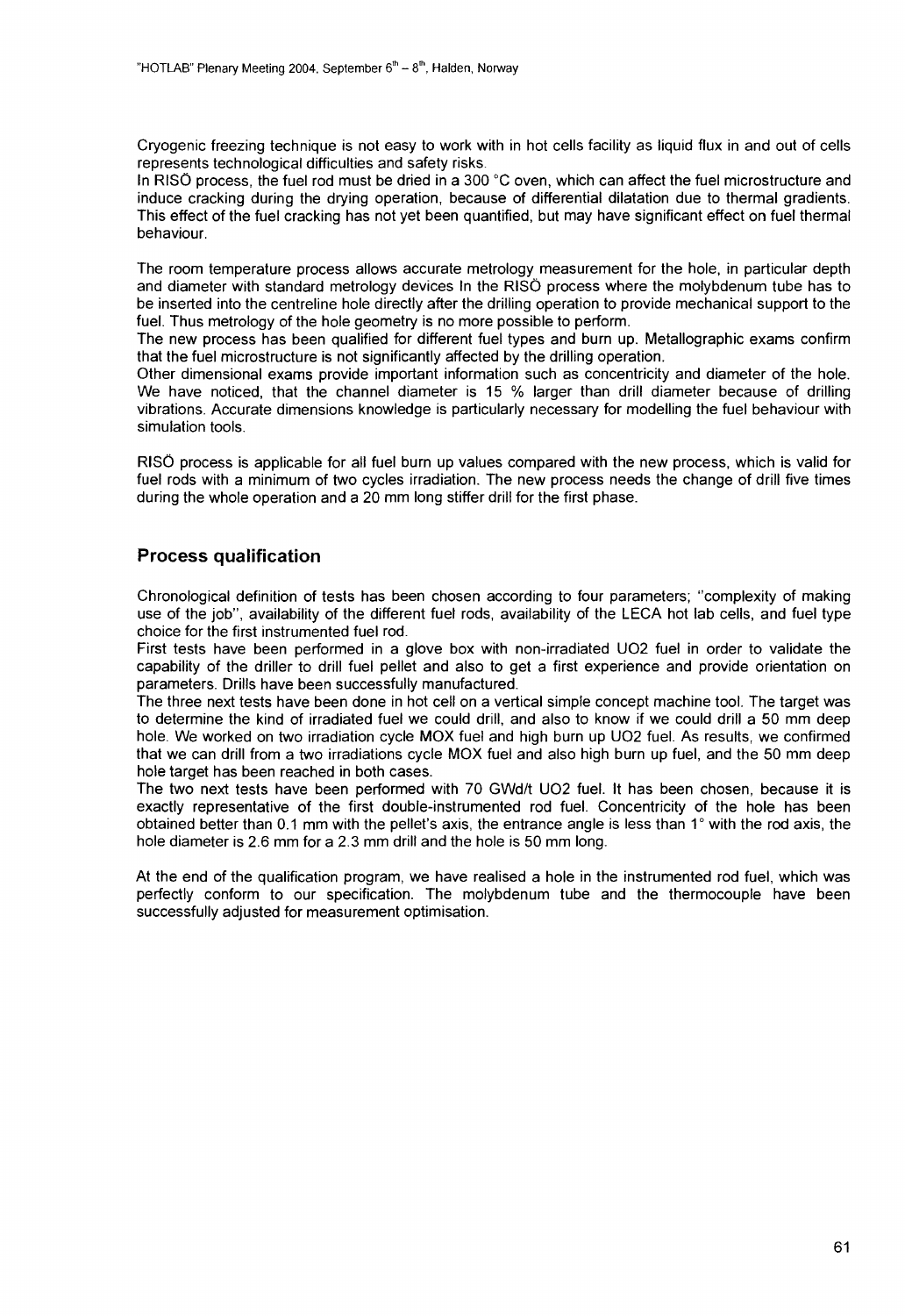



Fig. 2 Drilled pellets Fig 3 Centre hole pellet section

# Description and qualification of the pressure sensor

The Department of Reactors and Nuclear Services of the C.E.A for online measurement of the fuel rod internal pressure have developed a specific pressure sensor during irradiation experiments. This pressure sensor is designed to be set up on a pre-irradiated PWR fuel rod, and to operate under the heavy duty from environmental conditions of Nuclear Test Reactors

# Description of the pressure sensor

The sensor is designed for set up on a pre-irradiated PWR fuel rod in order to be less intrusive as possible in the experiment irradiation device. The sensor has the same diameter as the fuel rod (10 mm), and is 250 mm long. Its design allows working in severe irradiation environments, which means very high neutron flux and gamma radiation, high temperature (up to 350°C) and high pressure (up to 160 bar).

The pressure sensor design is based on the reliable drift-less counter-pressure principle. It consists of two gas cavities, separated by a double expanding wall (see Fig.4). The first cavity communicates with the internal fuel rod pressure. The second cavity is connected to an external helium circuit, which is called "counter-pressure" circuit.



Fig. 4 Counter-pressure sensor principle

The imbalance between the internal rod pressure and the counter-pressure is accurately detected by two electric contacts, activated by the motion of the expanding wall. This imbalance can be compensated automatically by inflating or deflating the counter-pressure.

This system provides a very accurate online measurement of the internal fuel rod, through the simultaneous knowledge of the imbalance detection signals on the one hand, and the direct measurement of the counter-pressure on the other hand. The physical principle of the counter-pressure is expected to prevent any drift phenomenon induced by nuclear radiation. This pressure sensor, alike all in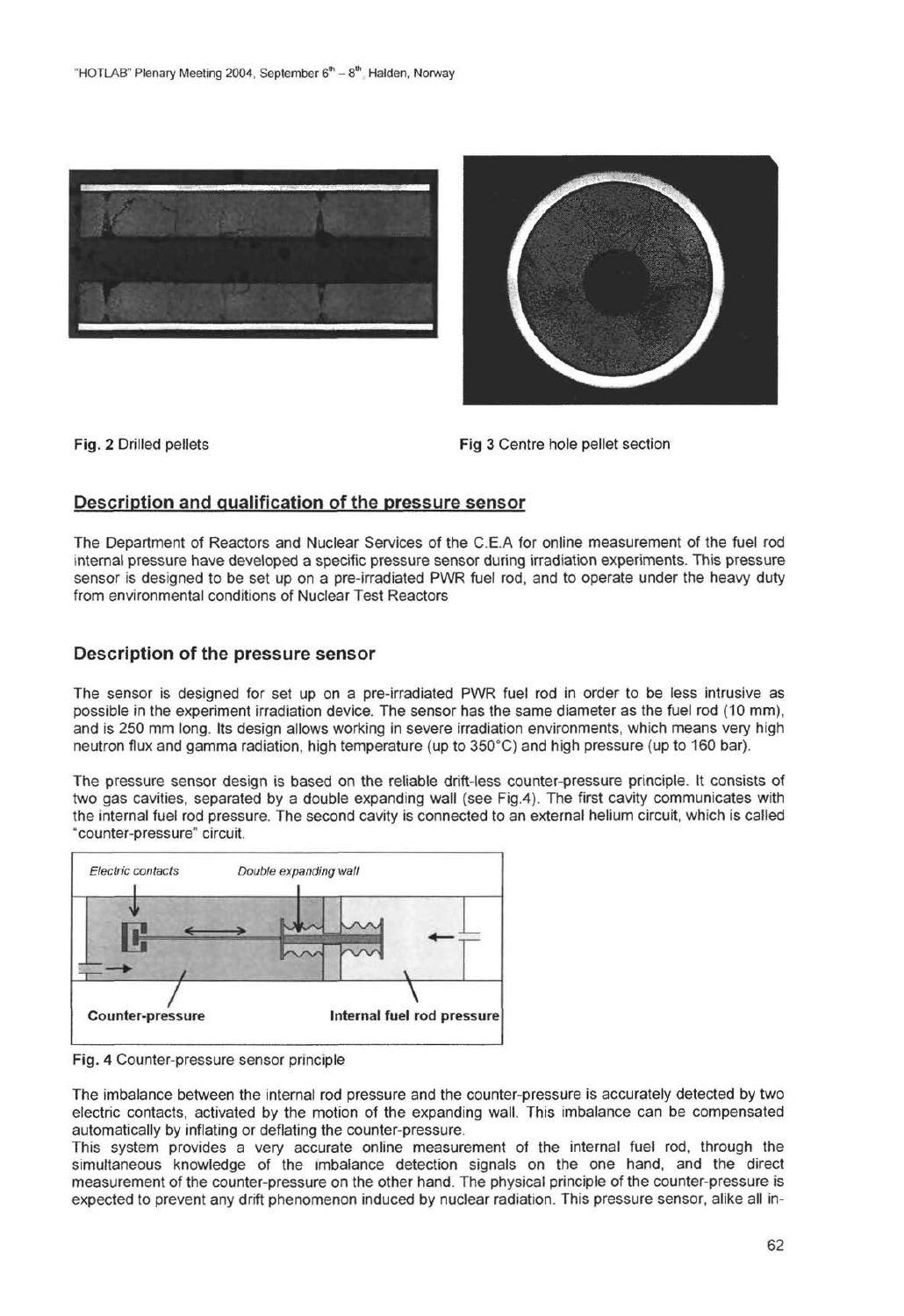pile facilities, has to satisfy high safety criteria. As an example integrity of any of its two expanding walls is continuously checked by a specific detection system. Making transfer operations and transport easier has been a priority at each step of the design of this instrument. The lower part of the measurement system, including the two cavities and the fuel rod, is linked to the upper part of the device through a specific connector, providing both the electric and the gas transmissions. This connector is also designed for easy handling by tele-manipulators. Once it has been set up on the pre-irradiated fuel rod, the sensor can thus be linked to the upper part of the device, inserted into the experiment device, before being transferred into its irradiation station.

#### Qualification of the pressure sensor

These in-pile tests are performed in the GRIFFONOS pressurised water loop experiment device.

The physical parameters in this loop are specified to be very similar to those of pressurized water reactors. This experimental device is also equipped with a dedicated motion system, which makes the pressure tube translate forwards or backwards into the reactor core, in order to adjust the power released by a fuel rod during the experiment. During the first irradiation program, the thermal flux in the device was maintained mainly constant during 300 hours, at about 1.4×10<sup>18</sup> n.m<sup>-2</sup>.s<sup>-1</sup> (at the rod mid-plane). At the end of this phase, the integrated thermal fluence at the rod mid-plane was approximately  $1.5 \times 10^{24}$ n.m<sup>2</sup> Further in-pile experiments have been carried out in order to run more parametric tests on the sensor performances. The sensor has operated without failure during the whole irradiation sequence, proving its complete capacity to work in the environment of severe irradiation experiments.



**Fig. 5** Power of the OSIRIS reactor during the in-<br>pile qualification sequence and the injected fuel rod pressure during the inand the injected fuel rod pressure during the inpile qualification

The sensor has totally reached its objectives toward performances. The accuracy of the sensor for the internal pressure measurement during the in-pile tests is  $\pm$  0.325 bar (with a confidence level of 95%), on the whole pressure range up to 120 bars.

This accuracy appears to stay at a constant level during the entire irradiation period. This observation proves that the sensor exhibits no drift due to neutron flux or gamma radiation.

Finally, the pressure sensor gave complete satisfaction during these qualification experiments, and the results validate the high performances of the device.

This new accurate tool now allows the achievement of advanced programs regarding fission gas release studies. Irradiation experiments using this sensor with pre-irradiated fuel rods are in preparation and will shortly be carried out in the OSIRIS reactor.